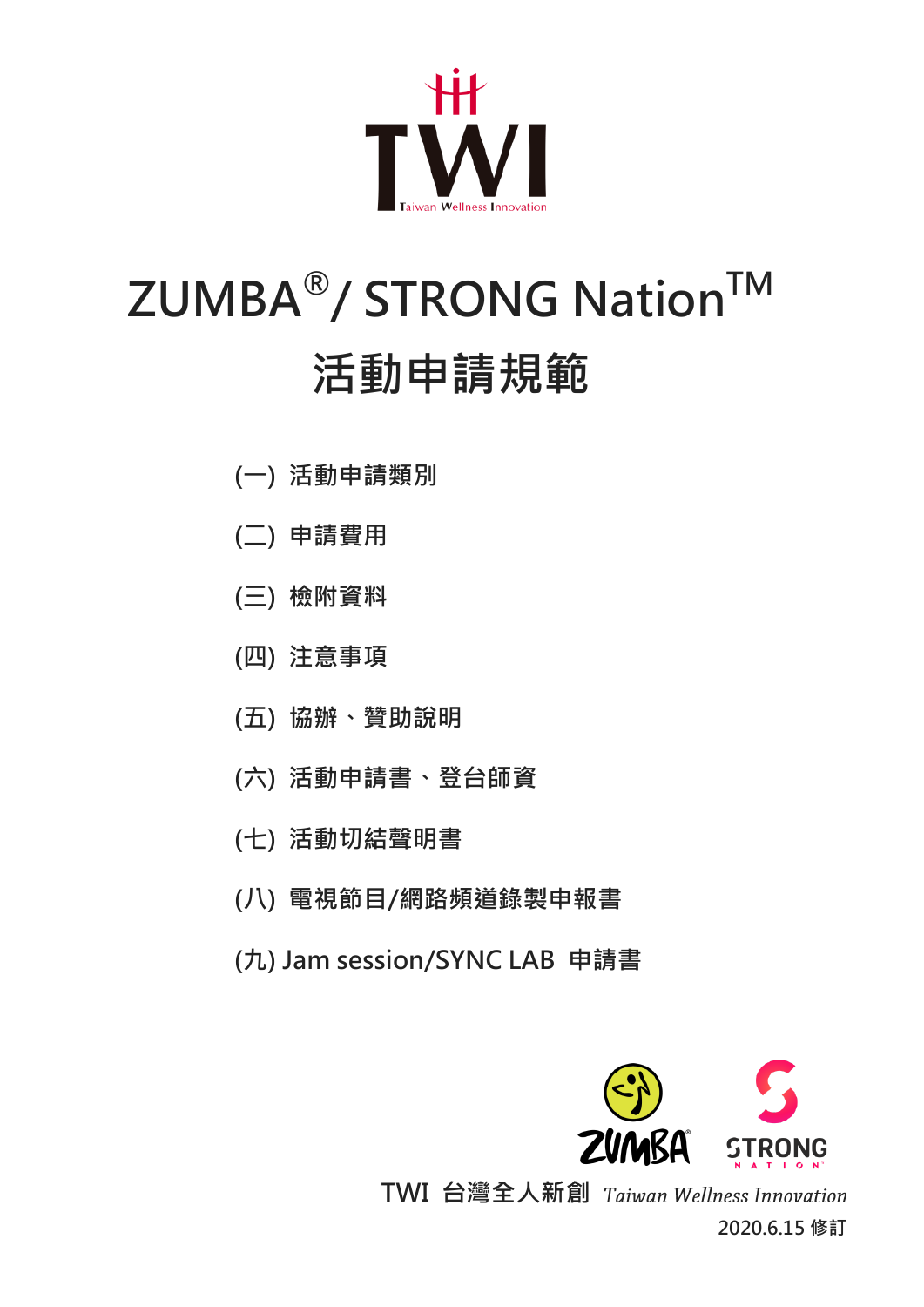### (一) 活動申請類別

 $\mathcal{M}(\mathcal{M})$ 

不知道想辦的 ZUMBA/STRONG Nation™ (SN)活動需不需要提出申請?請參考下列四種類別準備 不同的活動類別準備申請資料。

|<br>|-<br>| Xumba® Party And Alexander Class Alexander (2014 - 2014 Alexander Alexander Alexander Alexander Alexander A 類別一、單純 Zumba®/ SN Party、Event、Master Class 非常態性舉辦、對外招生

活動主軸以 Zumba®/SN 為核心

 健身房、俱樂部對外招生、收費 舉例

- 國內外師資邀請、ZIN/SYNC 自行舉辦
- 企業活動

是否提出申請:是

舉辦活動中包含 Zumba® 時段帶動 類別二、舉辦活動中包含 Zumba®/ SN 時段帶動

 例) 運動中心、企業單位舉辦綜合型體適能活動 個人、公司單位舉辦綜合型體適能活動 舉例

是否提出申請:是

│ 類別三、Jam session / SYNC LAB 開辦

✔ 邀請/受邀 Zumba<sup>®</sup> Jammer / STRONG Techs 來台舉辦 舉例

是否提出申請:是,以場次計算支付開辦申請費

| **類別四**、電視節目/網路頻道錄製 Zumba®/SN 帶動,使用 Zumba<sup>®</sup>/SN 徽標

✔ 受邀上節目、網路頻道錄製非教學之 Zumba®/ SN 帶動 舉例

 $\checkmark$  – 舉辦 ZUMBA®/ SN 活動並拍攝宣傳片或活動影片上傳網路平台。

是否提出申請:是, 提前於拍攝日 35 天前主動申報

TWI 台灣全人新創 新北市汐止區新台五路一段 93 號 27 樓之 6 [www.t-wi.com.tw](http://www.t-wi.com.tw/) / TEL. 02-26973989 / Mail. t-wi@t-wi.com.tw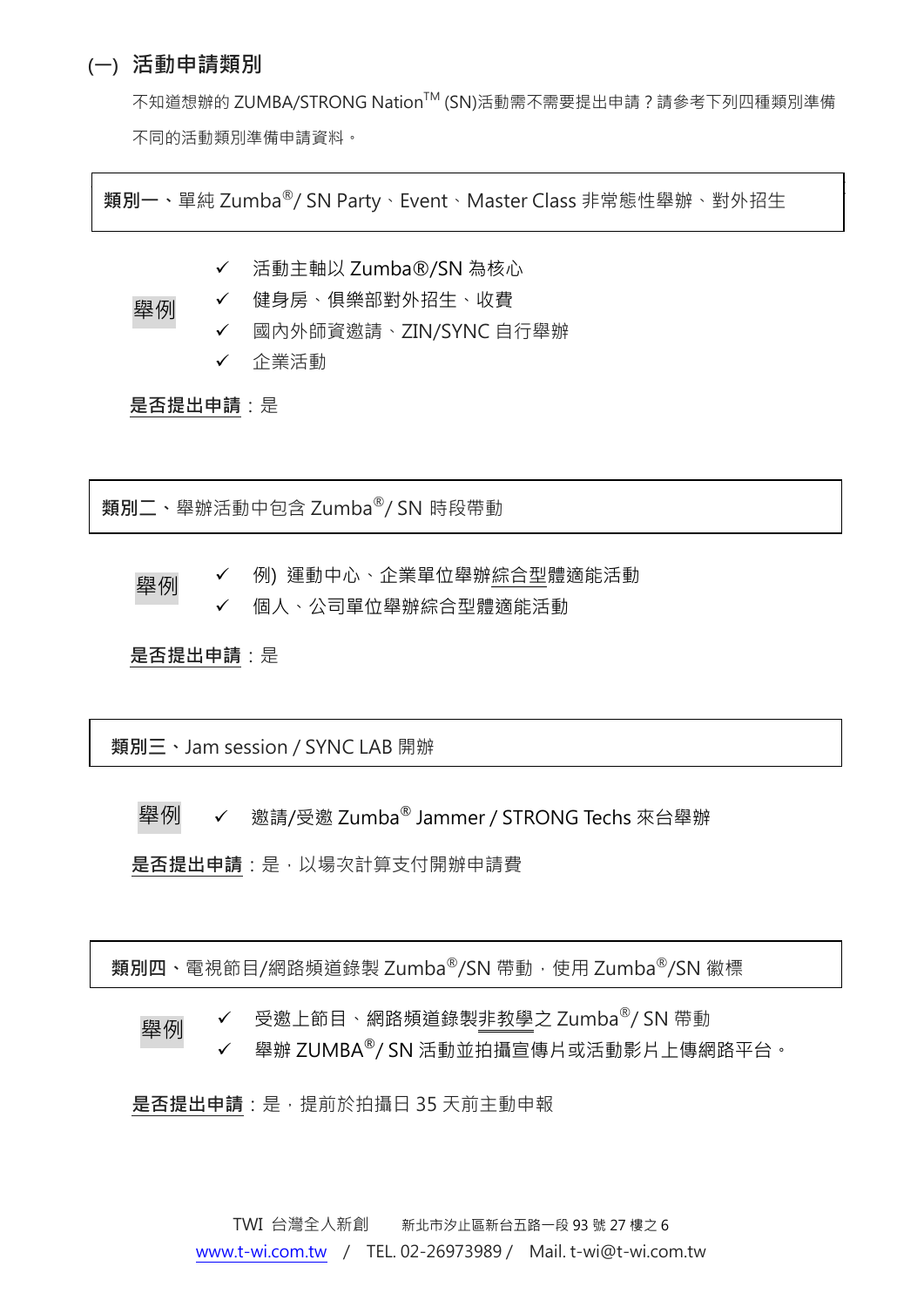## (二) 申請費用

- ◆ ZJ 來台開辦 Jam session 需提出申請, 將以講師開課堂數為單位收取每場次 USD\$100。
- ◆ SYNC Tech 來台開辦 SYNC Lab 均需提出申請, TWI 將以講師開課堂數為單位收取每場 次 USD\$100。

開辦許可類別為個人、財(社)團法人/公司單位以及國際講師,如下表所示。

| 主辦/申請人<br>活動屬性 | 申請活<br>動類別      | 主帶<br>人數       | 個人-台灣<br><b>ZIN</b><br>申請費 | 財(社)法人<br>公司單位<br>申請費 | <b>Jammer</b><br>申請費 | <b>SYNC Tech</b><br>申請費 |
|----------------|-----------------|----------------|----------------------------|-----------------------|----------------------|-------------------------|
|                | Party           | 3人以上           | free                       | free                  | free                 | free                    |
| 一般活動           | Master class    | $1-2$ $\wedge$ | free                       | free                  | free                 | free                    |
| 公益活動           | Party           | 3人以上           | free                       | free                  | free                 | free                    |
|                | Master class    | $1-2 \lambda$  | free                       | free                  | free                 | free                    |
| ZIN 進修課程       | Jam session     |                | $\mathsf{X}$               | X                     | <b>US \$100</b>      | X                       |
| SYNC 進修課程      | <b>SYNC LAB</b> |                | $\mathsf{X}$               | X                     | X                    | <b>US \$100</b>         |

## (三) 檢附資料

- 1. 活動申請書
- 2. 自行另附 活動企劃書 (含活動流程、舞台、場地照片/平面圖 )
- 3. 登台師資「有效」ZIN/SYNC CARD, 主帶另具備「有效」國際體健身有氧舞蹈教練證照
- 4. 贊助商、主/協辦合作單位說明 ( 如贈票、贈折價券、贈品、設攤 )
- 5. 公司單位,需另行提供中英文資料「公司名稱、公司地址、品牌使用目的」。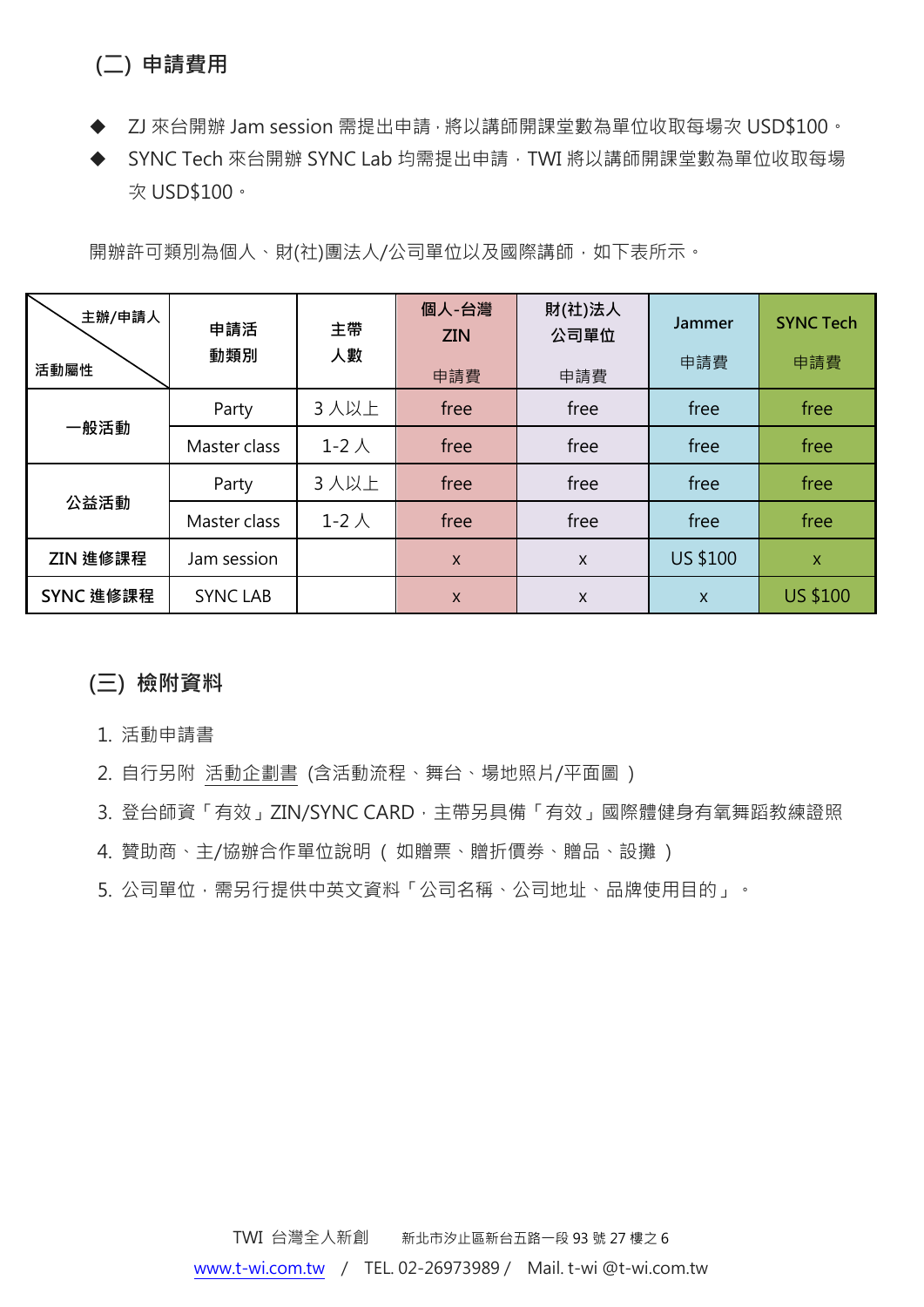## (四) 注意事項

- 1. 活動曝光前 2 個月(以上)提出申請、並附上檢附項目資料。
- 2. 維護活動品質,登台主帶及 shadow 須為 ZIN™ / SYNC™,主帶需另取得有效國際體適 能有氧舞蹈證照。
- 3. 文宣照及活動當天登台師資請著 Zumba® Wear,並於活動當天宣傳 ZW。
- 4. 舉辦 Zumba®/SBZ 活動請確認:
	- 音樂使用比例:70% Zumba®官方音樂; SBZ 全以官方音樂為主。
	- STRONG Nation<sup>™</sup> 需完全使用官方音樂及編排動作

■ 音樂公播申請

- 活動收費發票開立
- 5. 申請活動文宣須放置 Zumba® Fitness 品牌 Logo、TWI Logo,並於發佈前將文宣 寄至 TWI 二次審核確認後方可公開對外招生使用。
- 6. 嚴禁利用 Zumba®/SN 商標製作活動禮贈品。
- 7. 活動日期與已申請活動或 TWI 舉辦 Zumba®/SN 活動發牛衝突, TWI 有權狠回申請文件。
- 8. TWI 將於收到申請書後 7 個工作天回覆初審。
- 9. 歡迎主動提供文宣。TWI 將共同於「Zumba® Fitness in Taiwan」臉書粉絲團共同 宣傳。
- 10. 未經申請開辦 Zumba®/SN 活動,經查明屬實 TWI 保留追訴權。

#### (五) 協辦、贊助說明

1. 協辦、贊助單位請於申請時確實填寫,如經審核後增加活動贊助商需重新提出申請,若發 現未經申請核准贊助事宜,違反申請標準,TWI 保有拒絕或取消活動權利。

申請標準:Zumba®/SN 任何活動嚴禁其他服飾品牌贊助、贈票、設攤、掛名舉辦等情形。 若經證實,TWI 有權取消該活動且不再受理未來申請之 Zumba®/SN 所有活動。

2. 免費贊助每位參加者 TWI 線上商店 Zumba® Wear 商品現金折扣券乙張, 請於申請表內 勾選並填寫參加人數,TWI 將於活動前備妥寄出。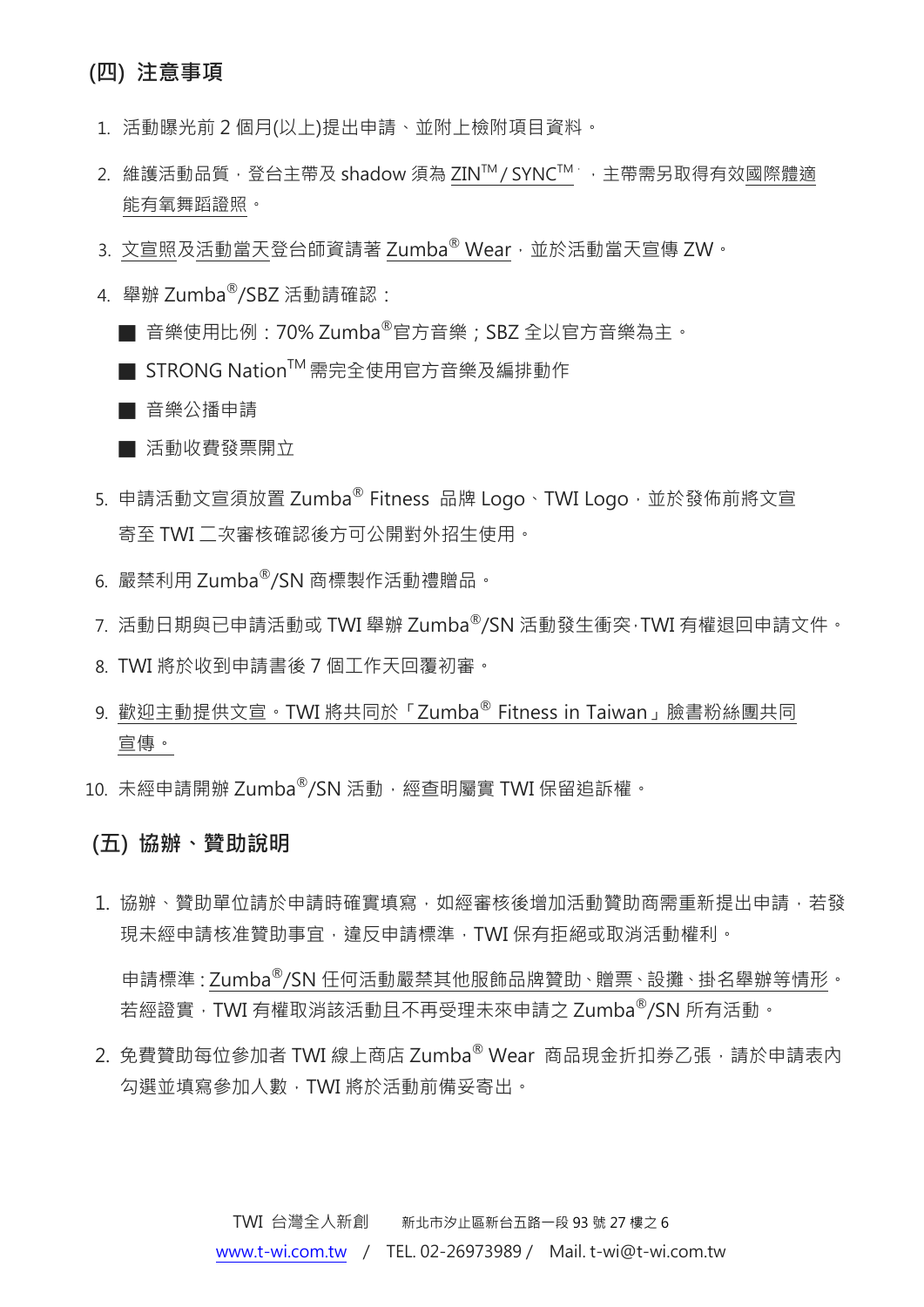

| * 以下欄位請務必填寫清楚 *                               | 收件日期:                                    |  |  |  |  |
|-----------------------------------------------|------------------------------------------|--|--|--|--|
|                                               | 活動內容                                     |  |  |  |  |
| 活動名稱:                                         |                                          |  |  |  |  |
| 活動目的:                                         |                                          |  |  |  |  |
| 主帶師資:                                         | Shadow:<br>(檢附文件)                        |  |  |  |  |
| <b> 舉辦日期 : そんの 年の 月の うらの 月の</b><br>$\Box$     | 時間:    :    ~    :                       |  |  |  |  |
| 地點:<br>地址:                                    | 參加對象:□一般民眾 □其他__________                 |  |  |  |  |
|                                               | TWI 線上商店 Zumba Wear 折價券                  |  |  |  |  |
|                                               | $\Box$ 需要‧預計參加人數: $\quad$ 人 ; $\Box$ 不需要 |  |  |  |  |
|                                               | 寄送地址:□ 同活動地址 □ 其它地址:                     |  |  |  |  |
|                                               |                                          |  |  |  |  |
| 參加費用: □ 無 □ 有 NT\$___________________________ |                                          |  |  |  |  |
|                                               | 申請單位(人)                                  |  |  |  |  |
|                                               |                                          |  |  |  |  |
| 身分證號/統編:                                      |                                          |  |  |  |  |
| 聯絡人:                                          | 電話:                                      |  |  |  |  |
| $E$ -mail:                                    |                                          |  |  |  |  |
|                                               | 協/合辦單位                                   |  |  |  |  |
| 協/合辦單位:                                       |                                          |  |  |  |  |
| 贊助單位:                                         | 贊助內容:                                    |  |  |  |  |
| ※ 確認事項「 √ 」                                   |                                          |  |  |  |  |
| 活動申請書                                         | 活動企劃書 ( 活動流程、舞台.場地照/平面圖 )                |  |  |  |  |
| 登台師資附檔 (ZIN/SYNC Card、國際體適能舞蹈證照 jpg)          |                                          |  |  |  |  |
| 申請上述 ZUMBA®活動並已詳閱及同意遵守活動規範。                   | 申辦者簽名:                                   |  |  |  |  |

\*以下部分請勿填寫\*

| 乾司<br>--<br>. .<br>- | <b>MBA</b><br>$\sim$<br>n<br>WF<br>'⊢∆k | $\sqrt{2}$<br>JMBA | ---<br>4 里川<br>/口<br>編號 | <b>NC</b> |
|----------------------|-----------------------------------------|--------------------|-------------------------|-----------|
|                      | <b>VVLOU</b>                            |                    |                         |           |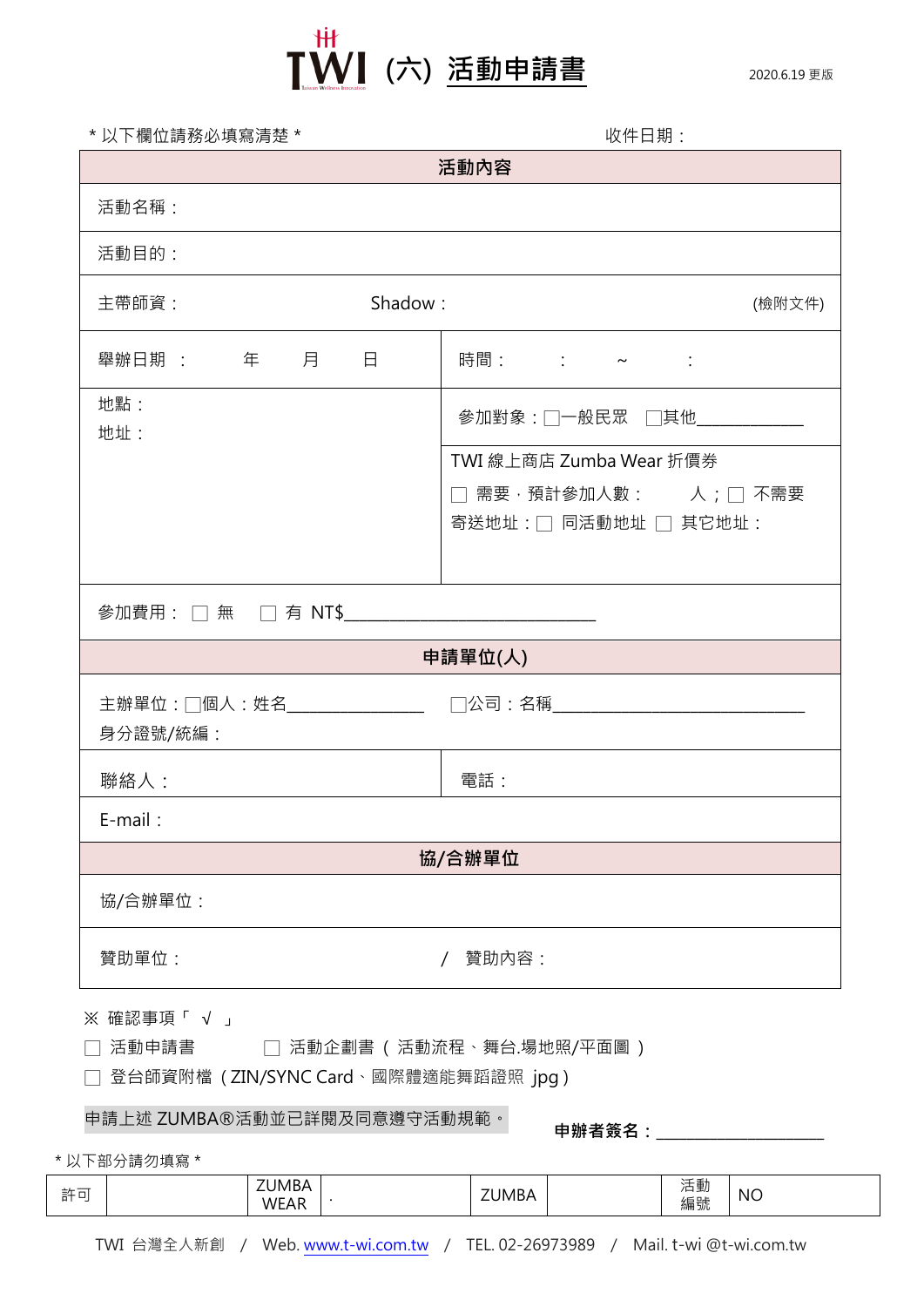| 主帶 □ shadow 中文姓名<br>$\Box$ | 英文名          |
|----------------------------|--------------|
| ZIN/SYNC Card              | 國際健身有氧舞蹈教練證照 |
| □ 主帶 □ shadow 中文姓名         | 英文名          |
| ZIN/SYNC Card              | 國際健身有氧舞蹈教練證照 |
| □ 主帶 □ shadow 中文姓名         | 英文名          |
| ZIN/SYNC Card              | 國際健身有氧舞蹈教練證照 |
| 主帶 □ shadow 中文姓名<br>$\sim$ | 英文名          |
| ZIN/SYNC Card              | 國際健身有氧舞蹈教練證照 |

註:欄位不足可自行增加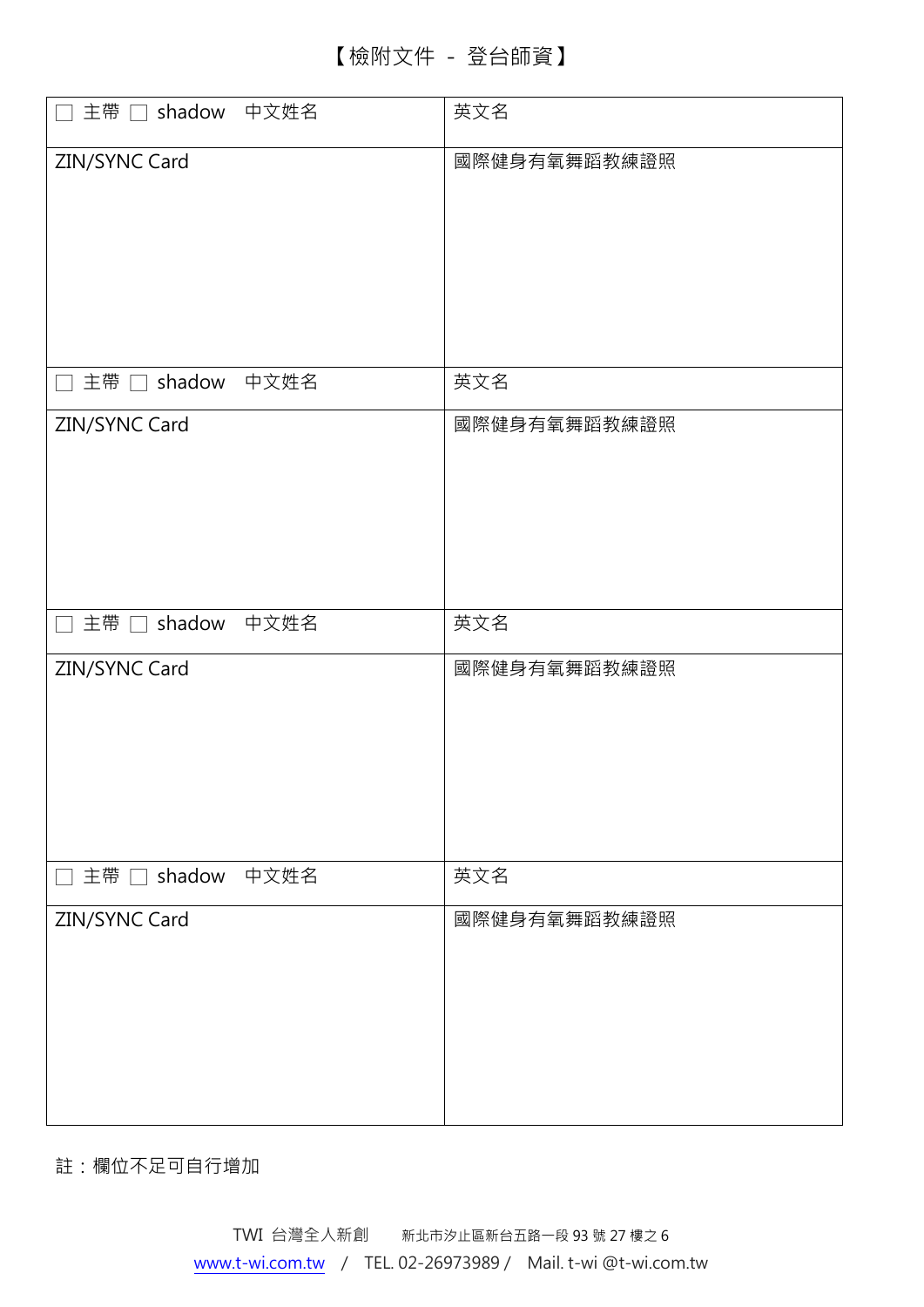

## $\textsf{T}\textsf{W}\textsf{I}$  (七) 活動切結聲明書

本人/公司\_\_\_\_\_\_\_\_\_\_\_\_\_\_\_\_\_\_\_\_\_\_\_\_\_\_\_, 因舉辦 Zumba®/SN 活動 , 遵守 TWI 下列所述相關規範執行。

活動日期:\_\_\_\_\_\_\_\_\_\_\_\_\_\_\_\_\_\_\_\_\_\_\_\_\_\_\_\_\_\_\_\_\_\_\_\_\_\_\_\_\_\_\_

| 活動名稱 |  |
|------|--|
|      |  |
|      |  |
|      |  |
|      |  |

- 1. 活動期間,如進行任何交易行為,本人(公司)將提供發票或收據予消費者,倘有違相關稅務規定, 將自負責任,TWI 不提供該場活動款項收款及發票開立之協助。
- 2. 活動涉及個人勞務所得部份,將自行辦理人員所得扣繳事宜,倘有違相關稅捐法令規定,自負 相關責任。
- 3. 為參加者、演出者及工作人員,投保團體公共意外責任險,確保在活動中或使用不當等情事而 發生任何財物損失、人員傷亡、或其它侵權事故。倘若無提供投保不慎發生事故,需自負相關 責任。
- 4. 申請之活動音樂謹遵守 Zumba®/SN 音樂使用規範、音樂著作權法、專利法等相關智財之規定。 若發現有違反規定以致觸犯法律,自負相關責任。
- 5. 對於非 Zumba®公司創作之音樂、舞碼等應確實申請公播權,若有侵害他人音樂著作權之糾紛, 自負相關責任。
- 6. 所提供之各項資料正確無誤,願遵守相關規定。

此致

台灣威仕運動事業股份有限公司 ( TWI 台灣全人新創 )

立書人:

身份證字號/統編:

地址:

あいちゃく 西元 さい こうしん 年 ショップ 月 ジョン・日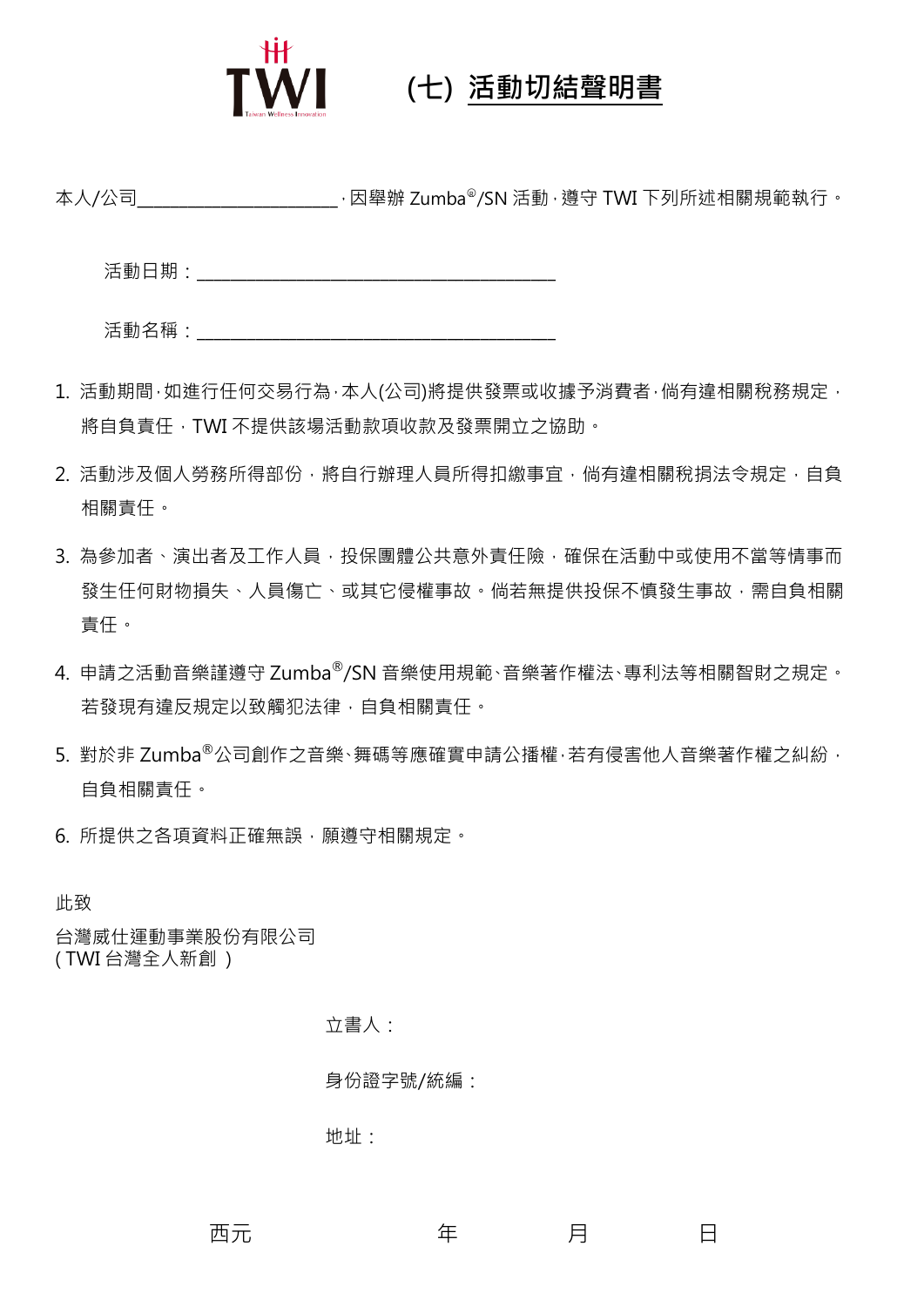

電視節目/網路頻道錄製 Zumba®/SN 帶動, 使用 Zumba®/SN 徽標, 須提前於拍攝日<mark>至少</mark> 35天前主動申報。

| 收件日期:                 |                                 |  |  |  |  |
|-----------------------|---------------------------------|--|--|--|--|
|                       | 申報內容                            |  |  |  |  |
| 節目名稱:                 | 節目類型:                           |  |  |  |  |
| 使用 Zumba/SN 目的:       |                                 |  |  |  |  |
| 師資(中文&英文):            | (請另附每位師資 ZIN/SYNC CARD 及證照,見附檔) |  |  |  |  |
| 錄製日期 :     年   月<br>日 | 播放日期:    年   月<br>日             |  |  |  |  |
| 總播放長度:                |                                 |  |  |  |  |
| 音樂曲目:                 |                                 |  |  |  |  |
|                       | 申請人                             |  |  |  |  |
| 申請人姓名:                | 電話:                             |  |  |  |  |
| E-mail:               |                                 |  |  |  |  |
| 合作對象/公司名:             |                                 |  |  |  |  |

\*以下部分請勿填寫\*

**申辦人簽名:**\_\_\_\_\_\_\_\_\_\_\_\_\_\_\_

| 許可 |  | <b>ZUMBA</b><br><b>WEAR</b> | - 1 | <b>ZUMBA</b> |  | ≔ ≔י<br>沽動<br>編號 | <b>NO</b> |
|----|--|-----------------------------|-----|--------------|--|------------------|-----------|
|----|--|-----------------------------|-----|--------------|--|------------------|-----------|